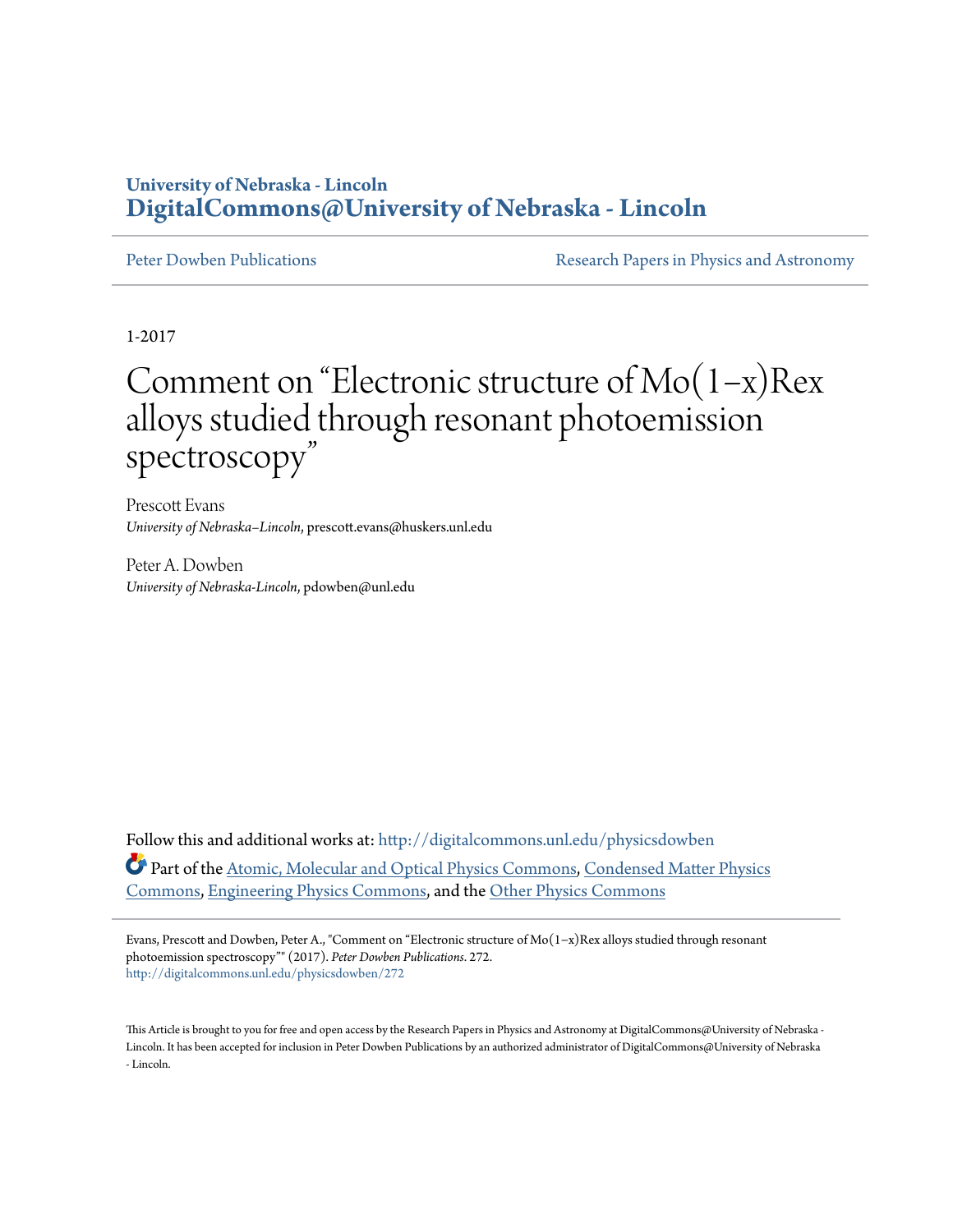Published in *Journal of Physics: Condensed Matter* **29** (2017) 098001 (2pp) doi:10.1088/1361-648X/aa4d75 Copyright © 2017 IOP Publishing Ltd. Used by permission. Submitted 3 October 2016; accepted 14 November 2016; published 18 January 2017.



## **Comment on "Electronic structure of Mo(1−***x***) Re***<sup>x</sup>* **alloys studied through resonant photoemission spectroscopy"**

### **Prescott Evans** and **P. A. Dowben**

Department of Physics and Astronomy, Jorgensen Hall, University of Nebraska–Lincoln, Lincoln, NE 68588, USA

Email: prescott.evans@huskers.unl.edu and pdowben1@unl.edu

#### **Abstract**

Further analysis of the resonant photoemission data, found within Sundar *et al* (2016 *J. Phys.: Condens. Matter* **28**  315502), show the intensities do not follow the elemental composition in the Mo<sub>1−x</sub>Re<sub>x</sub> alloy. Similar trends are observed in the published data for Gd<sub>1−x</sub>Ni<sub>x</sub> alloy films. The analysis of the resonant photoemission intensities suggests that Mo in the Mo<sub>1−x</sub>Re<sub>x</sub> alloy and Gd in the Gd<sub>1−x</sub>Ni<sub>x</sub> alloy have nearest neighbor bonds to Re and Ni respectively. This means the A–B bond is favored over the average of the A–A bond and the B–B bond in these binary alloys, so that the short range order favors strong local ordering rather than clustering alloys.

**Keywords:** resonant photoemission, screening, short range order, alloys

The resonant photoemission intensities, found within 'Electronic structure of Mo1−*<sup>x</sup>* Re*<sup>x</sup>* alloys studied through resonant photoemission spectroscopy', have implications beyond those discussed, by Sundar *et al* **[1]**. The suppression of the resonant photoemission intensities, as a functional of Mo1−*<sup>x</sup>* Re*x* alloy composition **[1]**, parallel similar trends to those found for Gd1−*<sup>x</sup>* Ni*x* alloy films **[2]**, and imply strong hybridization, considerable short-range in the Mo1−*<sup>x</sup>* Re*x* alloy system.

The similarities in the resonant photoemission data collected for both Gd1−*<sup>x</sup>* Ni*x* and Mo1−*<sup>x</sup>* Re*x* alloy is evident by plotting the Gd  $5p^{6}4f^{7}5d^{1}6s^{2}$  →  $5p^{5}4f^{7}5d^{2}6s^{2}$  → 5*p*64*f* 75*d*0 6*s* 2 + *e*− (figure 3 of **[2]**) and Mo 4*p*64*d*55*s* <sup>1</sup> → 4*p*54*d*55*s* <sup>1</sup>→ 4*p*6 4*d*45*s* <sup>1</sup> + *e*<sup>−</sup> (figure 7(a) of **[1]**) super Coster Kronig resonance intensities, obtained near the Fermi level, as has been done in the figure. There is a significant decrease in the photoemission resonance intensities as alloy Re **[1]** or Ni **[2]** composition increases. What is important here is that the fall in photoemission resonant

intensities for alloys occurs far faster than the decrease in Mo or Gd concentrations in the Mo<sub>1−x</sub>Re<sub>x</sub> and Gd<sub>1−x</sub>Ni<sub>x</sub> alloys respectively, as seen in figure 1 created from data abstracted from **[1]** and **[2]**. Similar data is seen from the resonant photoemission intensities from the mid of the valence band for the Mo1−*<sup>x</sup>* Re*x* alloy as well **[1]** and plotted here also as a raw normalized intensity *versus* alloy composition.

Resonant photoemission intensities are greatest in insulators, as the screening of the photohole is suppressed **[3, 4]**, but strong hybridization between nearest neighbors, within an alloy, can also influence the resonant photoemission intensities even in metals **[2]**. The simple fact that the resonant intensities fall faster than the elemental composition suggests that both Mo in the Mo1−*<sup>x</sup>* Re*x* alloy **[1]** and Gd the Gd1−*<sup>x</sup>* Ni*x* alloy **[2]** are increasingly bonded to Re and Ni respectively. This is consistent with strong local ordering, rather than strongly clustering alloys, i.e. the A–B bond is favored energetically over the average of the